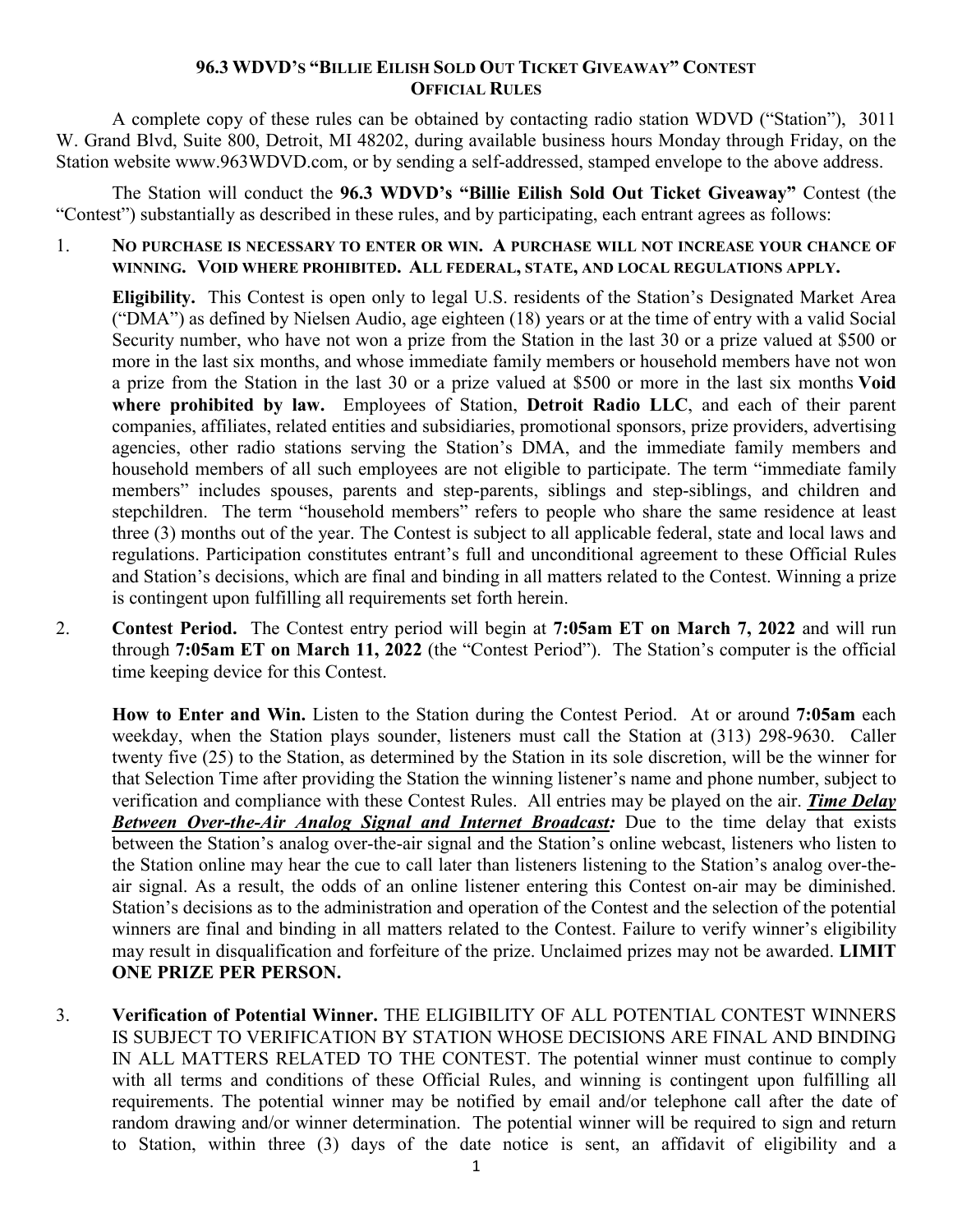liability/publicity release (except where prohibited) to claim the prize, if applicable. A winner who returns the affidavit of eligibility and liability/publicity release will be deemed to have accepted the contest prize and thereafter will not be permitted to rescind their acceptance of the prize and/or return the prize. If a potential winner cannot be contacted, fails to sign and return the affidavit of eligibility and/or the liability/publicity release within the required time period (if applicable), or if the prize or prize notification is returned as undeliverable, potential winner forfeits prize. In the event that the potential winner of a prize is disqualified for any reason, Station may award the applicable prize to an alternate winner by random drawing from among all remaining eligible entries. Unclaimed prizes may not be awarded.

4. **Prizes.** Five (5) prizes will be awarded in this Contest. Each winner will receive:

(a) Two (2) tickets to Billie Eilish concert on March 12, 2022 at Little Caesars Arena

## The approximate retail value ("ARV") of each prize is TWO HUNDRED DOLLARS (**\$300.00). TOTAL ARV OF ALL CONTEST PRIZES IS: THREE THOUSAND Dollars (\$1,500.00).**

## For entry to the prize event(s), each event attendee will be required to show valid proof of **vaccination against the COVID-19 virus and/or valid proof of a negative test for the COVID-19 virus within 72 hours (or such other time as the event organizers require) prior to the event(s).**

Winner is responsible for all taxes associated with prize receipt and/or use. Odds of winning a prize depend on a number of factors including the number of eligible entries received during the Contest Period and listeners participating at any given time.

There is no substitution, transfer, or cash equivalent for prizes, except that the Station may, in its sole discretion and to the extent permitted by law, substitute prizes of comparable value or cash. The prizes are expressly limited to the item(s) listed above and do not include taxes, gratuities or any other expenses. Any tickets and/or gift certificates/cards awarded as part of a prize will be subject to the terms and conditions set forth by the issuer and are valid only on the date(s) printed on the tickets or gift certificates/cards. Other restrictions may apply.

If any prize or a portion of any prize is postponed, cancelled, or otherwise unavailable due to disease, epidemic, pandemic, quarantine, any acts of government and/or any reason that is beyond the control of Station or any Sponsor, then no substitution shall be provided. Station and any Sponsors make no representation or warranty about the safety of any prize. By accepting and using a prize, each winner acknowledges and assumes all risks of accepting and using the prize, and any other risks associated with the prize.

5. **Entry Conditions and Release.** By entering, each entrant agrees to: (a) comply with and be bound by these Official Rules and the decisions of the Station, which are binding and final in all matters relating to this Contest; (b) release and hold harmless Station, Cumulus Media New Holdings Inc., and each of their affiliated companies, participating sponsors, the prize suppliers and any other organizations responsible for sponsoring, fulfilling, administering, advertising or promoting the Contest, and each of their respective past and present officers, directors, employees, agents and representatives (collectively, the "Released Parties") from and against any and all claims, expenses, and liability, including but not limited to negligence and damages of any kind to persons and property, including but not limited to invasion of privacy (under appropriation, intrusion, public disclosure of private facts, false light in the public eye or other legal theory), defamation, slander, libel, violation of right of publicity, infringement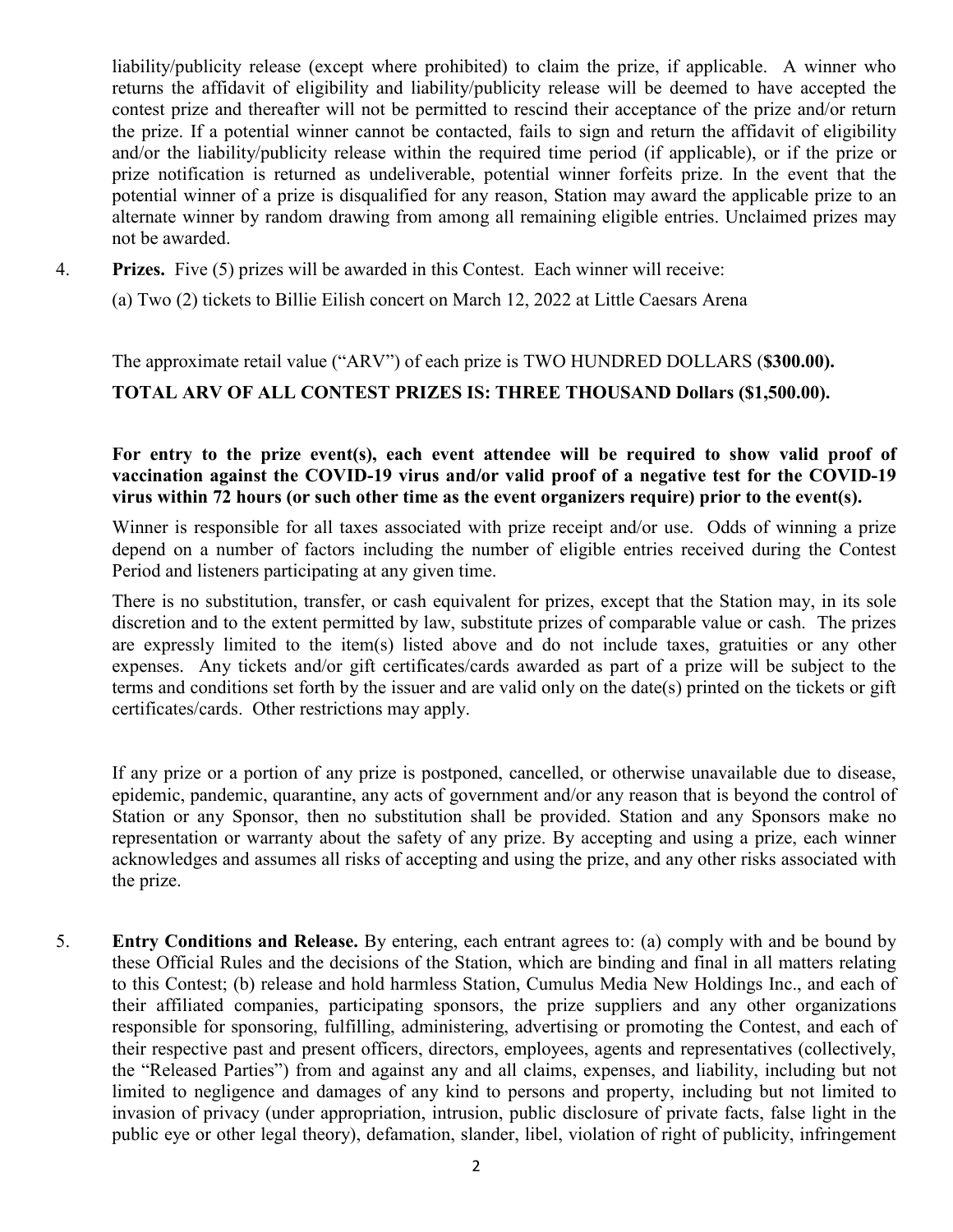of trademark, copyright or other intellectual property rights, property damage, or death or personal injury arising out of or relating to a entrant's entry, creation of an entry or submission of an entry, participation in the Contest, acceptance or use or misuse of prize (including any travel or activity related thereto) and/or the broadcast, exploitation or use of entry; and (c) indemnify, defend and hold harmless the Released Parties from and against any and all claims, expenses, and liabilities (including reasonable attorneys' fees) arising out of or relating to an entrant's participation in the Contest and/or entrant's acceptance, use, non-use or misuse of the prize.

- 6. **Publicity.** Participation in the Contest constitutes entrant's consent to use by the Station and its agent of entrant's name, likeness, photograph, voice, opinions, entry, and/or biographical information (including hometown and state) for promotional purposes in any media, worldwide, without further payment or consideration, unless otherwise prohibited by law.
- 7. **Taxes.** All State, Local, Federal and/or other taxes, duties, tariffs, title fees, licensing fees, or other fees for prizes awarded become the sole responsibility of the winner. All those who win a prize or prizes valued \$600 or more in any given year will be issued an IRS Form 1099 to report their winnings.
- 8. **General Conditions.** Station reserves the right to cancel, suspend and/or modify the Contest, or any part of it, if any fraud, technical failures or any other factor beyond Station's reasonable control impairs the integrity or proper functioning of the Contest, as determined by Station in its sole discretion. Station reserves the right in its sole discretion to disqualify any individual it finds to be tampering with the entry process or the operation of the Contest or to be acting in violation of these Official Rules or acting in an unsportsmanlike or disruptive manner. Any attempt by any person to deliberately undermine the legitimate operation of the Contest may be a violation of criminal and civil law, and, should such an attempt be made, Station reserves the right to seek damages from any such person to the fullest extent permitted by law. Station's failure to enforce any term of these Official Rules shall not constitute a waiver of that provision.
- 9. **Limitations of Liability.** The Released Parties are not responsible for: (a) any incorrect or inaccurate information, whether caused by Station, entrants, printing errors or by any of the equipment or programming associated with or utilized in the Contest; (b) technical failures of any kind, including but not limited to malfunctions, interruptions, or disconnections in phone lines or network hardware or software; (c) unauthorized human intervention in any part of the entry process or the Contest; (d) technical or human error that may occur in the administration of the Contest or the processing of entries; or (e) any injury or damage to persons or property that may be caused, directly or indirectly, in whole or in part, from entrant's participation in the Contest or receipt or use, non-use or misuse of any prize. No more than the stated number of prizes will be awarded. In event that a production, technical, programming or other error causes more than stated number of prizes as set forth in these Official Rules to be claimed, Station reserves the right to award only the stated number of prizes by a random drawing among all legitimate, unawarded, eligible prize claims.
- 10. **Disputes.** Entrant agrees that: (a) any and all disputes, claims and causes of action arising out of or connected with this Contest, or any prizes awarded, shall be resolved individually, without resort to any form of class action; (b) any and all disputes, claims and causes of action arising out of or connected with this Contest, or any prizes awarded, shall be resolved exclusively by the United States District Court or the appropriate state court located in the Station's listening area; (c) any and all claims, judgments and awards shall be limited to actual out-of-pocket costs incurred, including costs associated with entering this Contest, but in no event attorneys' fees; and (d) under no circumstances will entrant be permitted to obtain awards for, and entrant hereby waives all rights to claim punitive, incidental and consequential damages and any other damages, other than for actual out-of-pocket expenses, and any and all rights to have damages multiplied or otherwise increased. SOME JURISDICTIONS DO NOT ALLOW THE LIMITATIONS OR EXCLUSION OF LIABILITY FOR INCIDENTAL OR CONSEQUENTIAL DAMAGES, SO THE ABOVE MAY NOT APPLY TO YOU. All issues and questions concerning the construction, validity, interpretation and enforceability of these Official Rules,